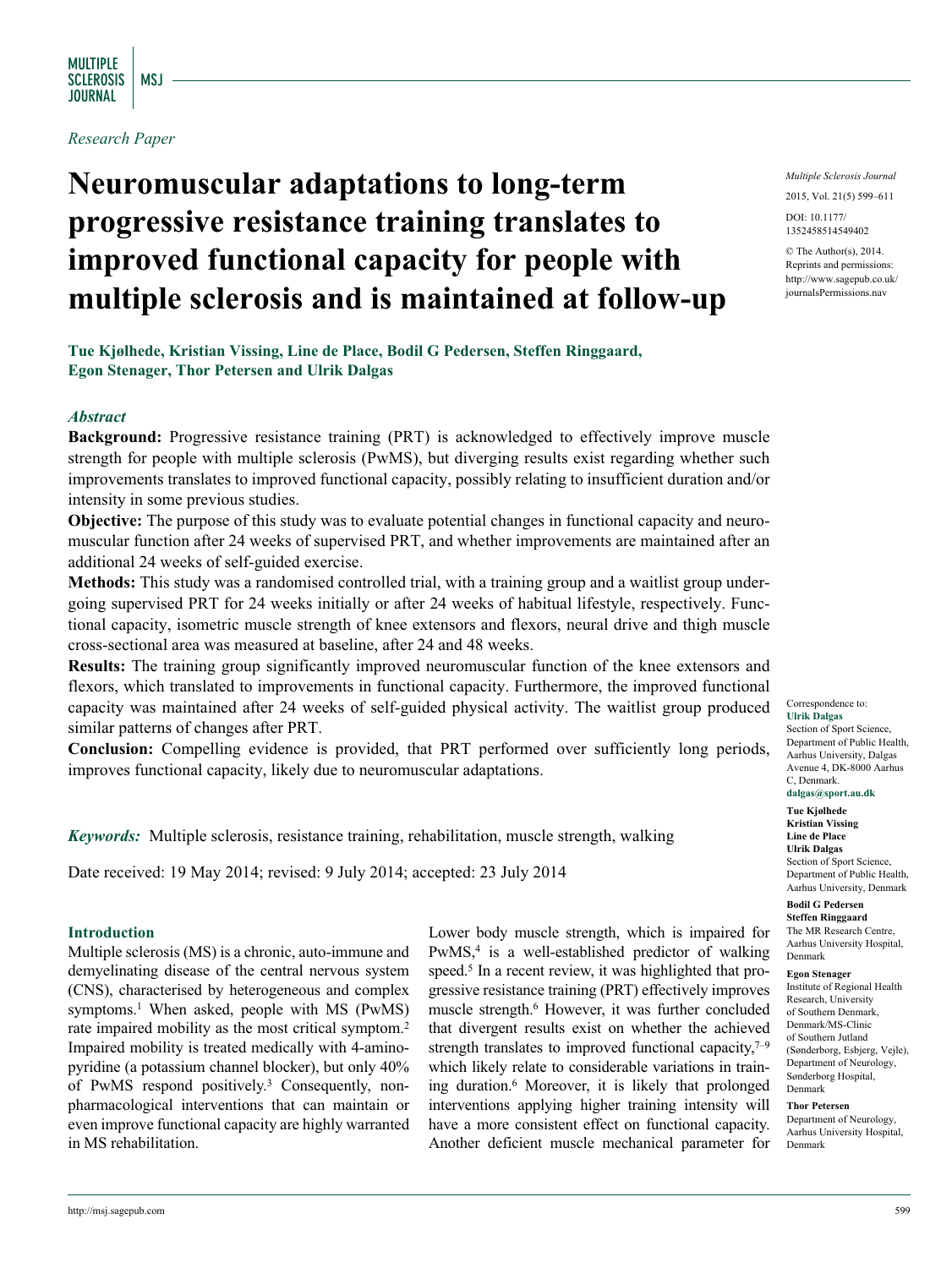PwMS is rate of force development  $(RFD)$ ,<sup>10,11</sup> which is suggested to be important for functional capacity in frail populations by controlling balance and preventing falls.12 Since maximal muscle strength and RFD deficits for PwMS are related to both neural (reduced neural drive and muscle activation)<sup>11,13</sup> and muscular (reduced muscle size and altered fibre type distribu- $\mu$  mechanisms, and since high intensity resistance exercise is highly reliant on neural drive, the latter seem to constitute a sensible exercise strategy for PwMS. In healthy populations, improvements of both neural and muscular parameters are observed following PRT,15,16 but adaptations in RFD and the underlying neural and muscular mechanisms have only been scarcely investigated in PwMS.<sup>6</sup> Investigations of neural adaptations to PRT shows improved neural drive $17,18$ but unaltered central activation,<sup>19</sup> while investigations of muscular adaptations report hypertrophy of muscle fibres,<sup>20</sup> but diverging results for whole-muscle crosssectional area  $(CSA)$ .<sup>19,21</sup> Despite the promising findings and the importance of understanding the mechanisms underlying muscle strength adaptations in PwMS, only one previous randomised controlled trial (RCT) has reported on both neural and muscular adaptations following short term PRT,<sup>18,20</sup> thus warranting further research.

In regards to measures of functional capacity, previous studies of PRT for PwMS have focused exclusively on objective measures such as maximal walking speed.6 However, self-reported measures covering broader aspects of functional capacity, such as the validated<sup>22</sup> and responsive<sup>23</sup> 12-item MS Walking Scale  $(MSWS-12)$ ,<sup>24</sup> have not been evaluated until now. Given that physical disabilities are considered one of the most critical symptoms by PwMS,<sup>2</sup> further investigation of PRT effects on self-reported outcomes seems relevant.

Another important topic is whether improvements in muscle strength and functional capacity obtained following supervised PRT can be maintained after subsequent self-guided physical activity. Dalgas et al.7 reported that training-induced changes were maintained 12 weeks after completion of PRT when participants continued training in an independent non-controlled manner. Another study observed a reset of muscle strength when continuation of PRT was prohibited.<sup>25</sup> Yet, it remains to be investigated if the effects of PRT can be maintained beyond 12 weeks when participants are left to self-guided physical activity.

The purpose of the present study was to investigate; (a) if long-term PRT improves functional capacity with concomitant neuromuscular adaptations, and (b) whether improvements can be maintained with selfguided training after 24 weeks of follow-up.

It was hypothesised that long-term PRT would induce pronounced improvements in functional capacity concomitantly with neuromuscular adaptations which would be maintained at follow-up.

### **Methods**

### *Subjects and design*

Thirty-five subjects were recruited from the MS Clinic at Aarhus University Hospital and the MS Clinic of Southern Jutland. Inclusion criteria were; 18–60 years, a definite relapsing–remitting MS diagnosis according to the McDonald criteria, an Expanded Disability Status Scale (EDSS) score<sup>26</sup> of 2.0–5.5 with a 'pyramidal functions' sub-score  $\geq 2$ , undergoing Interferon (IFN)-β 1a or 1b treatment for at least three months. Exclusion criteria were; co-morbidities preventing participation (cardiovascular disease, metabolic diseases etc.), pregnancy, relapse within an eight-week period prior to inclusion or participation in systematic PRT three months prior to inclusion. Participants gave written informed consent and the study was approved by the ethics committee of Region Midtjylland (M-20110178), and registered at ClinicalTrials.gov (NCT01518660).

Following inclusion and baseline testing, subjects were randomised (stratified for gender) to either a training or waitlist group. Allocation was concealed by the sealed envelope principle. The training group underwent supervised long-term PRT for 24 weeks, while the waitlist group continued their habitual lifestyle without commencing PRT. After 24 weeks, the waitlist group underwent the same PRT intervention, while the initial training group were allowed to continue communitybased self-guided training. Testing was performed at baseline (pre), after 24 weeks (post) and after 48 weeks (follow-up) (Figure 1) and each test session was separated at least 48 h from the last exercise bout.

### *Training protocol*

The training intervention consisted of 24 weeks of twice weekly supervised PRT. Training progression followed the general recommendations of the American College of Sports Medicine<sup>27</sup> and the MS specific recommendations from our group.<sup>28</sup> The training protocol is presented in Table 1.

Every session consisted of four lower body exercises (horizontal leg press, hip flexion, leg extension and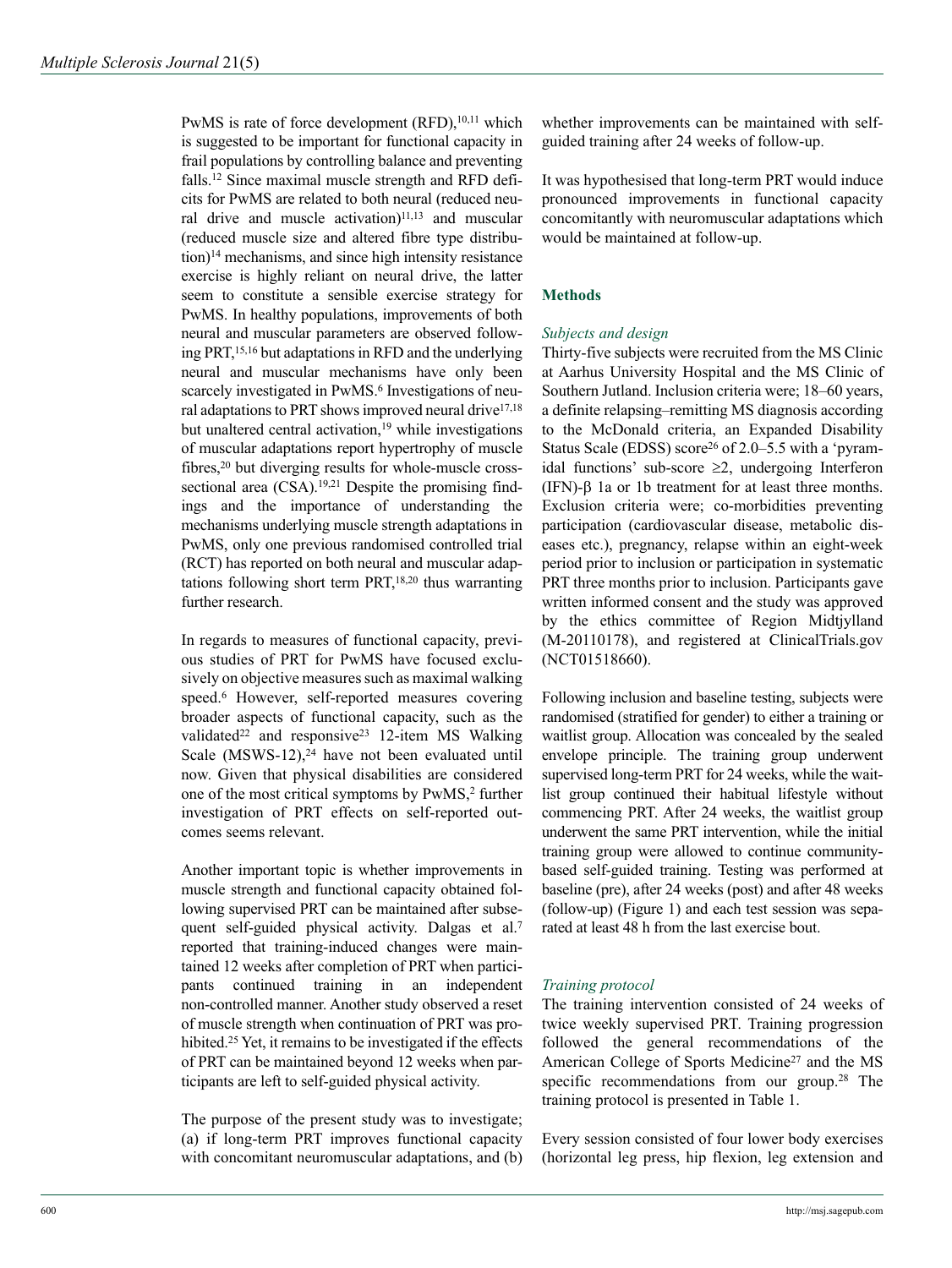

**Figure 1.** Study flowchart. PRT: progressive resistance training.

prone hamstring curl) and two upper body exercises (cable pull down and cable triceps extension).

# *Demographic measures*

EDSS scores were assessed by trained neurologists. Weight and fat percentages were determined using a body composition analyser (Tanita SC220, Tanita, Illinois, USA).

# *Functional capacity*

Walking performance was measured as both a short (Timed 25 ft Walk Test (T25FWT)) and a long (Two-Minute Walk Test  $(2MWT)$ ) walking test.<sup>29</sup> The 5-Time Sit-To-Stand Test (5STS) was performed twice in accordance with Møller et al.<sup>30</sup> Lastly, an ascending stair climb test was performed. Subjects ascended 22 steps (17 cm height, 29 cm depth), with a 180° separating swing half-way, as fast as possible,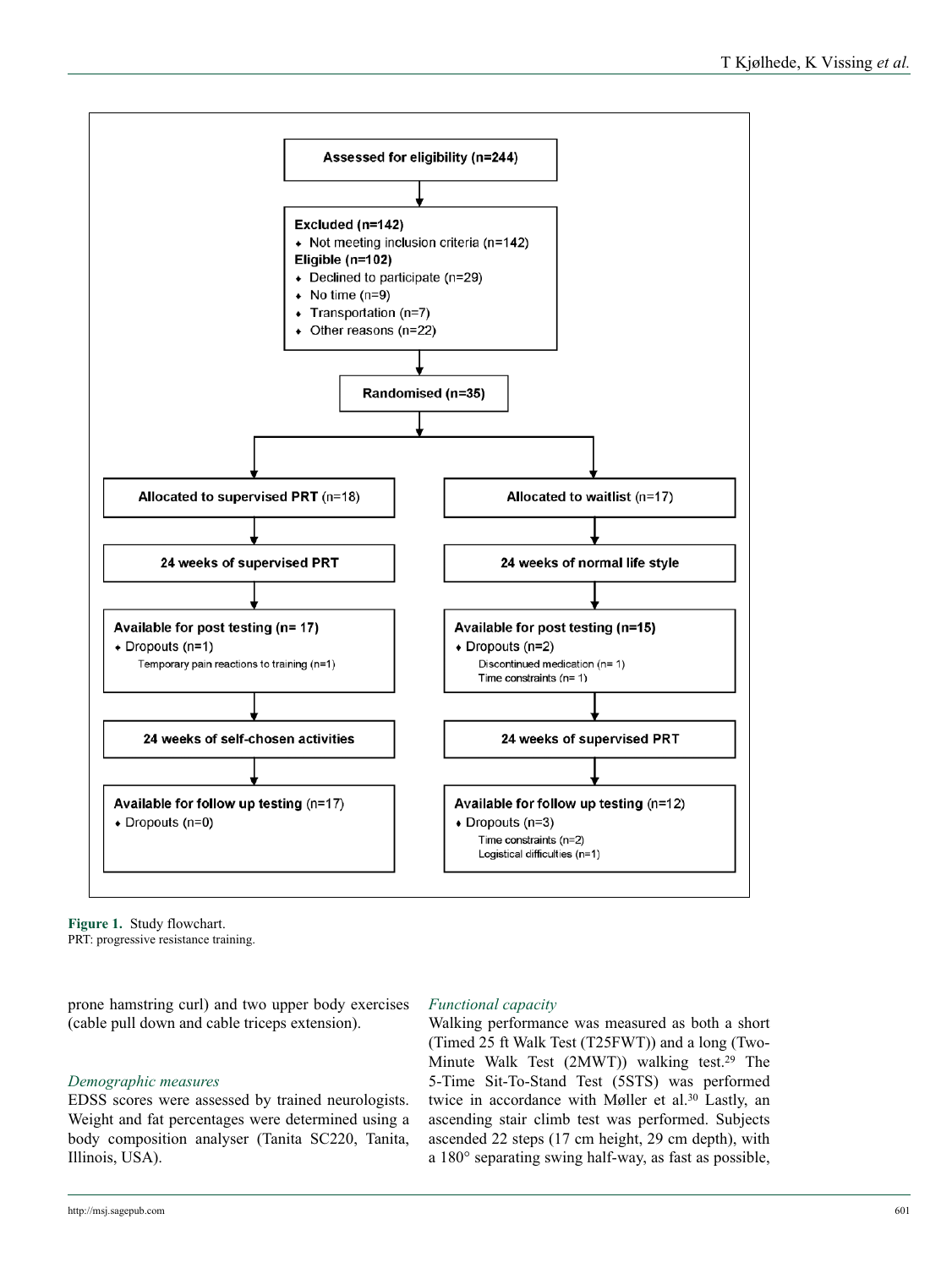| Week      | <b>Sets</b>    | Reps | Intensity                                              | Rest            |
|-----------|----------------|------|--------------------------------------------------------|-----------------|
| $1 - 2$   | 3              | 10   | 15 RM                                                  | $2 \text{ min}$ |
| $3 - 4$   | 3              | 12   | 15 RM                                                  | $2 \text{ min}$ |
| $5 - 6$   | 3              | 10   | 12 RM                                                  | $2 \text{ min}$ |
| $7 - 8$   | $\overline{4}$ | 10   | 10 RM                                                  | $2-3$ min       |
| $9 - 10$  | $\overline{4}$ | 8    | 8 RM                                                   | $2-3$ min       |
| $11 - 12$ | $\overline{4}$ | 6    | 6 RM                                                   | 3 min           |
| $13 - 14$ | 3              | 10   | 12 RM                                                  | $2 \text{ min}$ |
| $15 - 16$ | $\overline{4}$ | 10   | 10 RM                                                  | $2-3$ min       |
| $17 - 18$ | $\overline{4}$ | 10   | 10 RM                                                  | $2-3$ min       |
| $19 - 20$ | $\overline{4}$ | 8    | 8 RM                                                   | $2-3$ min       |
| $21 - 22$ | $\overline{4}$ | 6    | 6 <sub>RM</sub>                                        | 3 min           |
| $23 - 24$ | 5              | 6    | 6 RM                                                   | 3 min           |
|           |                |      | Reps: repetitions in each set; RM: repetition maximum. |                 |

**Table 1.** Training protocol.

taking one step at a time without using the rail. For all measures, the best trial was used for further analyses. The assessor of functional capacity was not blinded to the intervention arms.

Additionally, the MSWS-1224 was completed and transformed to a 0–100 scale.

## *Isokinetic dynamometry and surface electromyography (EMG)*

*Protocol.* Subjects were seated in an isokinetic dynamometer (Humac Norm, CSMi, Stoughton, Massachusetts, USA) with a hip angle of 90° as described previously.30 After a standardised instruction (to contract as strongly and fast as possible) and two familiarisation attempts, the subjects performed 3–5 maximal isometric voluntary contractions (MVCs) for the knee extensors and flexors at a knee angle of 70° and 20°, respectively. The subjects received visual feedback and standardised verbal encouragement during each attempt. All contractions were separated by >30 s of rest. Unilateral testing was performed of both legs, and the attempt having the highest peak torque was used for further analysis. The dominant leg was determined as the subject's self-reported best functioning leg at baseline. Concomitantly, surface EMG electrodes (Ambu Blue Sensor N, AMBU, Ballerup, Denmark) were attached to musculi (mm.) vastus lateralis and biceps femoris. After shaving and cleaning the skin, electrodes were placed 2 cm apart and in relation to anatomical marks. The assessor was not blinded to the intervention arms.

*Analysis.* All data were sampled using TeleMyo Direct Transmission System and MyoResearch Software (Noraxon, Scottsdale, Arizona, USA) at 1500

Hz, and analyses were performed using custom-made software. Torque data were filtered using a Butterworth low-pass filter (cut-off frequency: 6 Hz), and gravity corrected. Contraction onset was defined when torque increased above 7.5 Nm<sup>15</sup> and MVC was defined as the peak torque measurement. Maximal RFD (RFDmax) was defined as the steepest slope between onset and MVC. Additionally, RFD was determined as the average slope from 0–50 ms (RFD $@50$  ms) and 0–200ms (RFD $@200$  ms) after onset of contraction.15 All torque measurements were scaled to body-weight. EMG signals were full-wave rectified and similarly low-pass filtered. Subsequently, area under the curve (integrated EMG; iEMG) from 40 ms before to 10 ms after MVC was calculated. Additionally, the mean frequencies of the neural firing were calculated.

### *MRI*

All imaging was performed with a 1.5-Tesla MRIscanner (MAGNETOM Avanto, Siemens, Erlangen, Germany). Scans were performed using the spine coil and two anterior coils covering both thighs. After an initial frontal scout scan, a transversal T1-weighted fast spin-echo sequence covering from fossa intercondylaris to caput femoris was applied. The sequence had the following parameters: scan-matrix=448×270, field-of-view=450 $\times$ 271 mm, number of slices=60, slice thickness=7.0 mm, slice gap=3.0 mm, Repetition Time  $(TR) = 1200$  ms, Echo Time  $(TE)=11$  ms, echo train length  $=$  4 and total scan time=4 min 36 s.

The CSA of m. quadriceps (mm. vastus lateralis, medialis, intermedius and rectus femoris) and hamstrings (mm. semitendinosus and semimembranosus and biceps femoris) was determined using OsiriX Software v.4.1.2 (Pixmeo, Bernex, Switzerland). At 50% of femur length (calculated from fossa intercondylaris to caput femoris), a blinded assessor manually tracked the circumference of the muscle compartments (Figure 2) and the software calculated CSA values. All scans were checked for abnormalities by an experienced radiologist.

### *Statistics*

Baseline demographic measures were checked for normality by visual inspection of QQ-plots and histograms and subsequently analysed using Student's *t*-test or non-parametric rank sum tests.

All measures acquired at week 0, 24 and 48 were analysed using a two-way mixed effects analysis of variance (ANOVA) with repeated measures. Intention-to-treat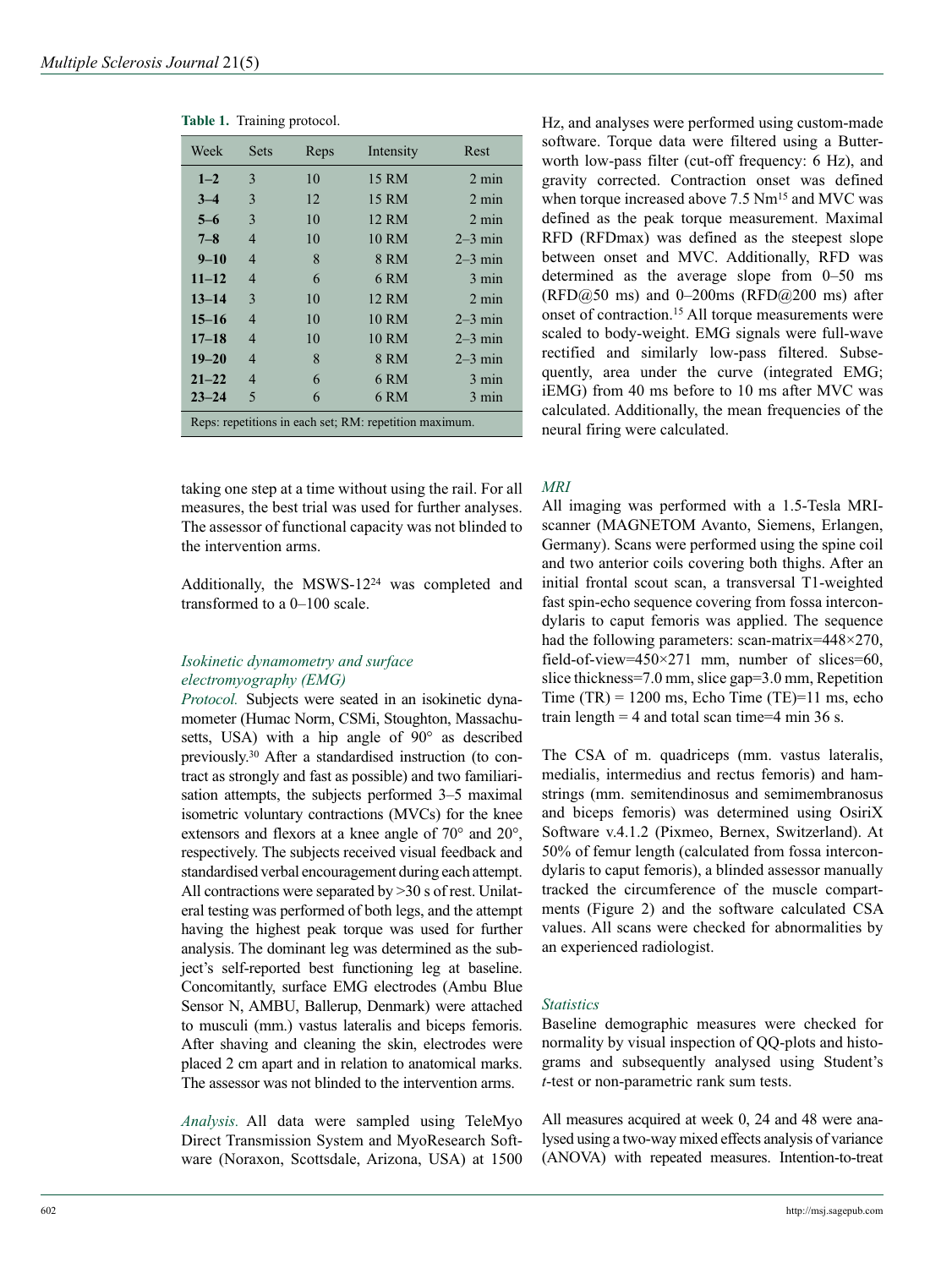

**Figure 2.** Magnetic Resonance Imaging of thigh. Example of manual circumference tracking of musculus quadriceps.

analysis was applied. Normality was checked by visual inspection of residuals derived from the ANOVA. Whenever a significant two-way interaction between time (week 0, 24 and 48) and group (training and waitlist) was observed, post-hoc linear pairwise comparisons were performed to test within (i.e. change in training group from week 0 to week 24) and between group changes. Additionally, to investigate the coherence of changes in strength and functional capacity, linear regressions were performed for the observed changes after the first 24 weeks.

All statistical analyses were performed in Stata v.13.1 (StataCorp, Texas, USA), and graphs were made using GraphPad Prism v.6.04 (GraphPad Software Inc., California, USA). Statistical significance was set at *p*≤0.05.

# **Results**

# *Subjects*

The included subjects had a baseline age, height, weight and fat-percentage of  $43.2 \pm 8.1$  years,  $170.4 \pm 8.4$  cm,  $75.3\pm12.5$  kg and  $32.2\pm8.3$  %, respectively. Median (range) EDSS score and disease duration were 3 (2–4) and 5 (0.5–28) years, respectively. No baseline betweengroups difference was detected. Furthermore, no changes were observed between groups for either weight or fat-percentage (data not shown). In the training group, two subjects suffered from a relapse between week 24 and 48 (after completing the training intervention), but were stable again at week 48, and thus tested and included in the analyses.

The 29 subjects who completed the study participated in (mean±standard deviation (SD)) 44.7±2.2 of 48 sessions, corresponding to  $93\pm5\%$  compliance. Altogether 15 of 17 training group subjects available for follow-up reported continued self-guided (or physiotherapist-assisted) resistance training with lower to similar intensity once or twice weekly.

## *Functional capacity*

The training group significantly improved performance in T25FWT, 2MWT, 5STS, stair climb as well as MSWS-12 score, following PRT (Table 2 and Figure 3). These effects were maintained until followup, except for the MSWS-12 score which returned to baseline levels. The waitlist group did not change in any measure during the control period, but showed similar pattern of improvements in performance of the T25FWT, 5STS and stair climb following the 24 weeks PRT from post to follow-up.

## *Neuromuscular parameters*

*Knee extensors.* MVC increased in both the dominant and non-dominant knee extensors in both groups as a result of 24 weeks PRT (Table 3 and Figure 4). For the training group, the increased MVC was sustained at follow-up. All RFD measures increased after PRT for the training group in the non-dominant leg, but returned to baseline level at follow-up. The waitlist group showed tendencies to similar increases following PRT. No effect was observed for the dominant leg in either group. For the training group an increase in iEMG of m. vastus lateralis in the non-dominant leg was observed after PRT, but was not maintained at follow-up. The waitlist group did not have a significant within group increase in iEMG, but compared to the change in the training group, this was significant. Only the non-dominant m. quadriceps increased CSA as a result of PRT in both groups.

*Knee flexors.* MVC of the non-dominant leg increased in both groups as a result of PRT, and the training group maintained the improvements until follow-up (Table 4 and Figure 4).  $RFD@200$  and RFDmax similarly increased in the non-dominant leg as a result of training in both groups. For both MVC and all RFD measures the dominant leg did not significantly change throughout the study. M. biceps femoris iEMG increased in both legs for the training group after PRT, but returned to baseline at follow-up. The waitlist group only improved iEMG of the dominant leg following PRT. Hamstring CSA increased in both groups and legs following PRT, but decreased again at follow-up for the training group.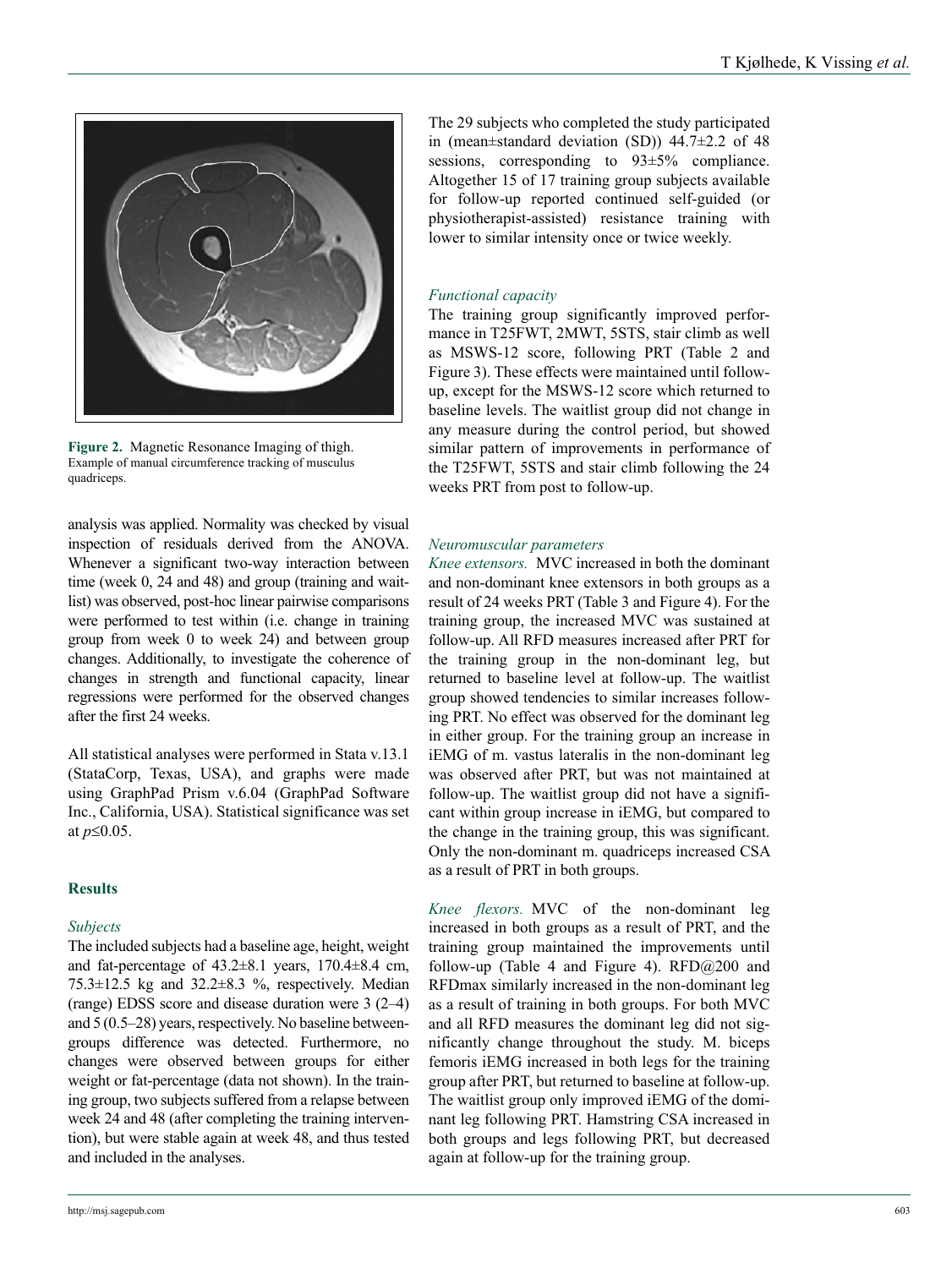|                     | Absolute values<br>Mean±SD                                                                                                                                                                                                                                                                                         |                           |                                             | Interaction<br>$(p$ -level) | Comparison of changes between groups<br>Mean (95% CI)                                                                                                                                                       |                             |
|---------------------|--------------------------------------------------------------------------------------------------------------------------------------------------------------------------------------------------------------------------------------------------------------------------------------------------------------------|---------------------------|---------------------------------------------|-----------------------------|-------------------------------------------------------------------------------------------------------------------------------------------------------------------------------------------------------------|-----------------------------|
|                     | Pre                                                                                                                                                                                                                                                                                                                | Post                      | Follow-up                                   |                             | $\Delta$ (Post-Pre)                                                                                                                                                                                         | A (Follow-up-Post)          |
| $T25FWT$ (m/s)      |                                                                                                                                                                                                                                                                                                                    |                           |                                             |                             |                                                                                                                                                                                                             |                             |
| Training            | $1.65 \pm 0.1$                                                                                                                                                                                                                                                                                                     | $1.82 \pm 0.1^a$          | $1.80 + 0.1$ <sup>b</sup>                   | 0.01                        | $-0.16 (-0.27 to -0.05)$                                                                                                                                                                                    | (reference)                 |
| Waitlist            | $1.77 + 0.1$                                                                                                                                                                                                                                                                                                       | $1.77 + 0.1$              | $1.86 \pm 0.1$ c,d                          |                             | (reference)                                                                                                                                                                                                 | $-0.11$ $(-0.23$ to $0.05)$ |
| $2MWT$ (m/s)        |                                                                                                                                                                                                                                                                                                                    |                           |                                             |                             |                                                                                                                                                                                                             |                             |
| Training            | $1.60 + 0.1$                                                                                                                                                                                                                                                                                                       | $1.78 \pm 0.1^a$          | $1.75 \pm 0.1^b$                            | 0.03                        | $-0.14$ ( $-0.25$ to $-0.03$ )                                                                                                                                                                              | (reference)                 |
| Waitlist            | $1.63 + 0.1$                                                                                                                                                                                                                                                                                                       | $1.67 + 0.1$              | $1.69 + 0.1$                                |                             | (reference)                                                                                                                                                                                                 | $-0.05$ ( $-0.17$ to 0.06)  |
| SSTS <sub>(s)</sub> |                                                                                                                                                                                                                                                                                                                    |                           |                                             |                             |                                                                                                                                                                                                             |                             |
| Training            | $10.0 + 0.6$                                                                                                                                                                                                                                                                                                       | $7.9 + 0.6^a$             | $7.4 \pm 0.6$                               | $<0.01$                     | 2.4 (1.3 to 3.5)                                                                                                                                                                                            | (reference)                 |
| Waitlist            | $9.00 + 0.6$                                                                                                                                                                                                                                                                                                       | $9.3 + 0.6$               | $7.7 \pm 0.6$ a.e                           |                             | (reference)                                                                                                                                                                                                 | $1.0(-0.2 \text{ to } 2.1)$ |
| Stair climb (s)     |                                                                                                                                                                                                                                                                                                                    |                           |                                             |                             |                                                                                                                                                                                                             |                             |
| Training            | $11.0 + 1.8$                                                                                                                                                                                                                                                                                                       | $9.6 \pm 1.8^a$           | $9.9 + 1.8$                                 | 0.01                        | $1.93(0.8 \text{ to } 3.1)$                                                                                                                                                                                 | (reference)                 |
| Waitlist            | $12.6 + 1.8$                                                                                                                                                                                                                                                                                                       | $13.1 \pm 1.8$            | $12.0 + 1.8$ <sup>f</sup>                   |                             | (reference)                                                                                                                                                                                                 | 1.4(0.1 to 2.6)             |
| MSWS-12 (a.u.)      |                                                                                                                                                                                                                                                                                                                    |                           |                                             |                             |                                                                                                                                                                                                             |                             |
| Training            | $32.5 + 5.3$<br>$27.2 + 5.5$                                                                                                                                                                                                                                                                                       | $24.0 + 5.4$ <sup>f</sup> | $31.4 \pm 5.4$ <sup>f</sup><br>$20.7 + 5.8$ | 0.05                        | 7.3 ( $-2.5$ to 17.2)                                                                                                                                                                                       | (reference)                 |
| Waitlist            |                                                                                                                                                                                                                                                                                                                    | $26.0 + 5.6$              |                                             |                             | 2MWT: 2 Minute Walk Test; SSTS: 5-Time Sit-to-Stand test; CI: confidence interval; MSWS-12: 12-item MS Walking Scale; SD: standard deviation; T25FWT: Timed 25 ft Walk Test; a.u.: arbitrary<br>(reference) | 12.7 (2.4 to 23.0)          |
| units.              | aSignificant within group change from previous measurement: p<0.001.                                                                                                                                                                                                                                               |                           |                                             |                             |                                                                                                                                                                                                             |                             |
|                     | $c$ Trend (p<0.1) to within group change from previous measurement.<br><sup>b</sup> Within group follow-up significantly different from pre: p<0.001.<br><sup>d</sup> Within group follow-up significantly different from pre: $p \le 0.05$ .<br>eWithin group follow-up significantly different from pre: p<0.01. |                           |                                             |                             |                                                                                                                                                                                                             |                             |
|                     | 'Significant within group change from previous measurement: $p \le 0.05$ .<br><sup>g</sup> Trend (p<0.1) to within group change from pre.                                                                                                                                                                          |                           |                                             |                             |                                                                                                                                                                                                             |                             |

п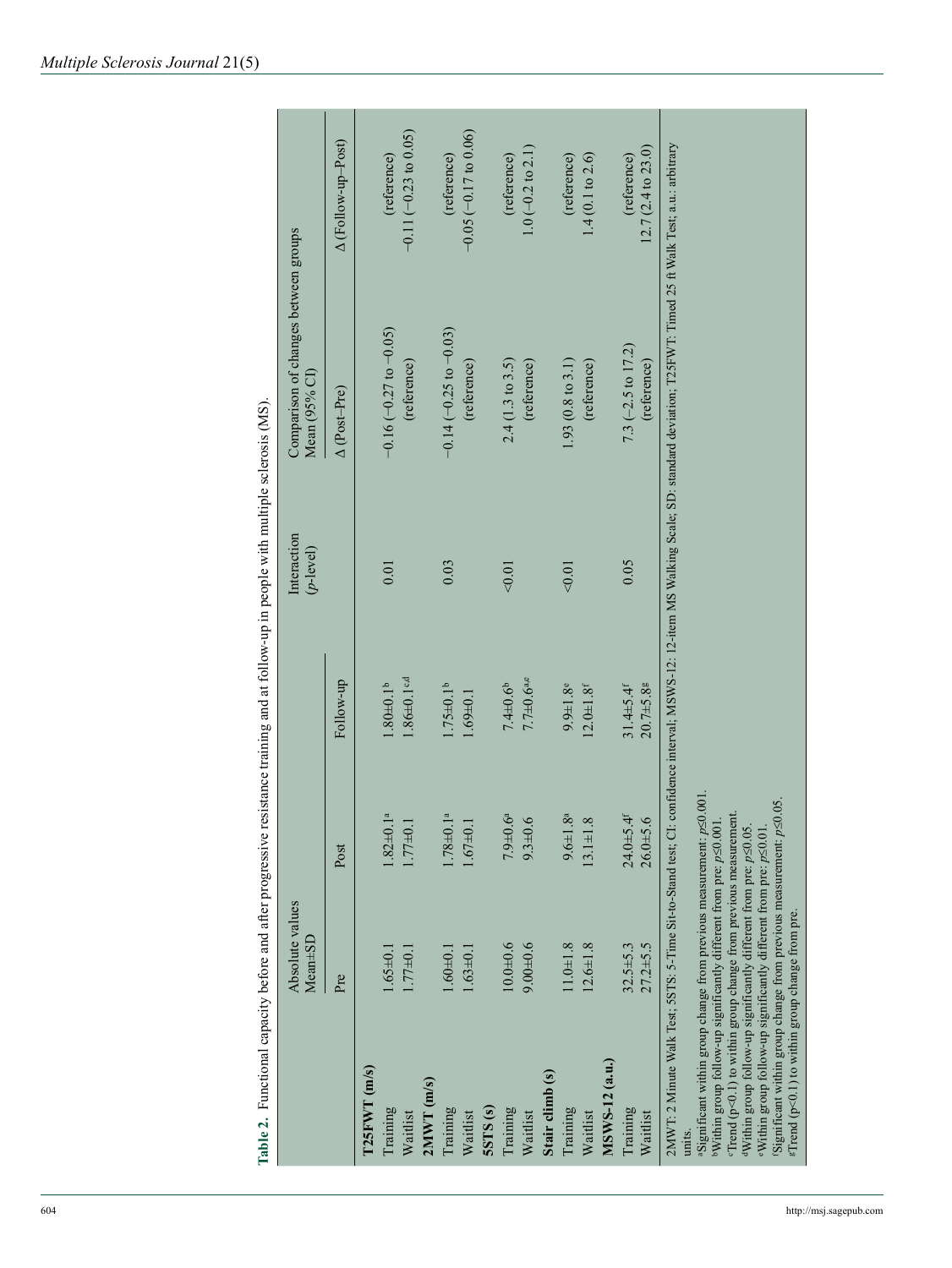

**Figure 3.** Functional capacity.

Mean (standard error (SE)) percentage change from (a) pre to post and (b) post to follow-up in the training and waitlist group. Within group change: (\*)*p*<0.1, \**p*<0.05, \*\*\**p*<0.001. Between group difference: (#)*p*<0.1, #*p*<0.05, ##*p*<0.01, ###*p*<0.001. 2MWT: Two-Minute Walk Test; 5-STS: 5-Time Sit-To-Stand; T25FWT: Timed 25 ft Walk Test.

*Additional measurements.* For either leg, mean firing frequency of mm. vastus lateralis and biceps femoris during knee extension and flexion, respectively, did not show any significant two-way interaction (data not shown).

The linear regressions demonstrated that the changes in T25FWT, 2MWT, 5STS and stair climb test after the first 24 weeks were associated with changes in MVC of both the non-dominant knee extensors and knee flexors (for all regressions,  $p<0.01$ ). For the changes in the dominant leg, similar associations with the changes in functional capacity were observed  $(p<0.05)$ , with the exception of knee extensor MVC and stair climb test  $(p=0.11)$ .

### **Discussion**

The two main findings of the current study were; (a) that improvements in functional capacity are achieved concomitantly with neuromuscular adaptations, when total training volume (i.e. intensity  $\times$  duration of training period) is of sufficient magnitude; and (b) that training-induced improvements can be maintained for extended periods of time with self-guided non-supervised training. Furthermore, the neuromuscular improvements primarily occurred in the nondominant leg.

### *Neuromuscular adaptations*

The improvements observed in both knee extensor and flexor muscle strength correspond to, or even exceed, those of previous studies, $6$  the latter finding likely relating to the long-term intervention as well as the higher exercise intensity. With regard to RFD of both knee extensors and flexors, this is the first study to demonstrate improvements in RFD as a result of PRT. These improvements are of relevance, since RFD has been proposed to correlate with balance and risk of falls.12 When considering changes in both iEMG and CSA, the relative neural adaptations correspond to previous observations by Dalgas et al.,18 suggesting almost complete normalisation of the deficit of PwMS.13 The training group concomitantly improved CSA of the non-dominant knee extensors and flexors by 2.7% and 5.3%, respectively, which is a relatively modest degree compared to previous studies on PwMS following prolonged PRT.20 Discrepancies between studies may partly relate to discrepancies between measurements in mean fibre and whole muscle CSA in the knee extensor muscle which are also influenced by fibre pennation angle.16

### *Improvements in functional capacity and clinical importance*

Other studies have not consistently demonstrated improvements in functional capacity<sup>8,9</sup> after PRT, which might relate to diverging training duration, intensity or differences in disease severity.6 The present study utilised higher intensity PRT and, included a prolonged training period compared to previous RCTs.6 As for the disease severity, this study only included participants with EDSS scores between 2–4,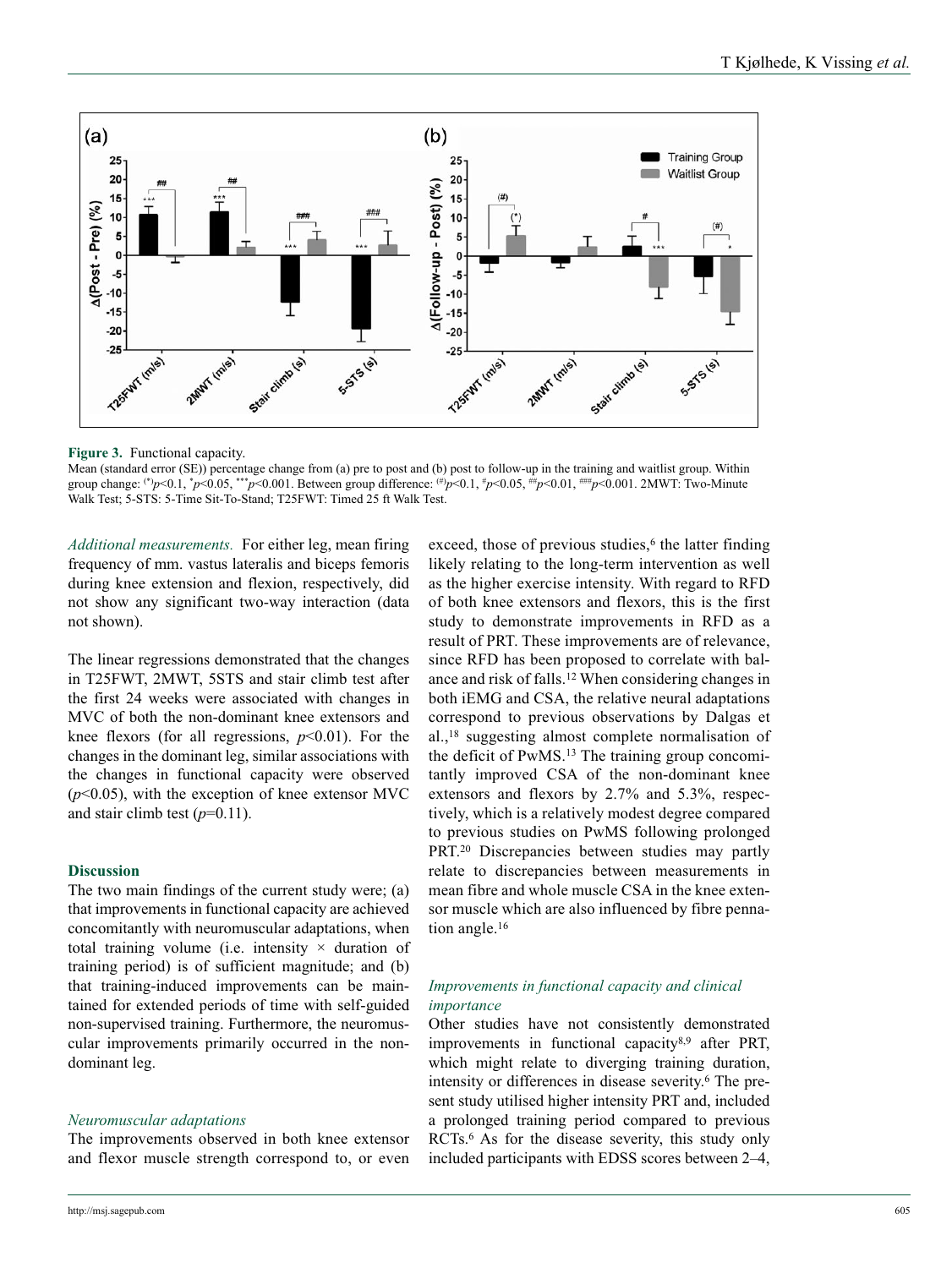| Measurement                               | Time                | Non-dominant                       |                                  | Interaction       | Dominant                         |                                | Interaction  |
|-------------------------------------------|---------------------|------------------------------------|----------------------------------|-------------------|----------------------------------|--------------------------------|--------------|
|                                           |                     | Training                           | Waitlist                         | $(p$ -level)      | Training                         | Waitlist                       | $(p$ -level) |
| MVC (Nm/kg)                               | Pre                 | $2.11 \pm 0.14$                    | $1.94 \pm 0.15$                  | < 0.01            | $2.28 \pm 0.16$                  | $2.17\pm0.16$                  | < 0.01       |
|                                           | Post                | $2.48 \pm 0.14^a$                  | 1.99±0.15                        |                   | $2.64 \pm 0.16^a$                | $2.23 + 0.16$                  |              |
|                                           | Follow-up           | $2.36 \pm 0.14^b$                  | $2.37\pm0.16^{a,c}$              |                   | $2.49 \pm 0.16d$                 | $2.54 \pm 0.17$ b.e            |              |
|                                           | $\Delta$ (Post-Pre) | $-0.31$ $(-0.58$ to $-0.04)$       | (reference)                      |                   | $-0.31(-0.61 \text{ to } -0.02)$ | (reference)                    |              |
|                                           | A (Follow-up-Post)  | (reference)                        | $-0.49$ $(-0.78$ to $-0.21)$     |                   | (reference)                      | $-0.47$ ( $-0.78$ to $-0.16$ ) |              |
| $\text{RFD}(a)50 \text{ ms (Nm)}$<br>kg/s | Pre                 | $9.92 \pm 0.77$                    | 9.97±0.79                        | 0.04              | 10.50±0.85                       | $10.37 + 0.88$                 | 0.46         |
|                                           | Post                | $11.40 \pm 0.78$ <sup>r</sup>      | $9.03 + 0.82$                    |                   | $10.32 \pm 0.87$                 | $10.90 + 0.92$                 |              |
|                                           | Follow-up           | 10.39±0.78                         | $10.42 \pm 0.89$ <sup>g</sup>    |                   | $10.80 + 0.89$                   | 9.76±0.99                      |              |
|                                           | $\Delta$ (Post-Pre) | $-2.42(-4.51 to -0.33)$            | (reference)                      |                   | non-significant                  |                                |              |
|                                           | A (Follow-up-Post)  | (reference)                        | $-2.40(-4.60 to -0.20)$          |                   |                                  |                                |              |
| $\text{RFD@200 ms}$ (Nm/<br>kg/s          | Pre                 | $6.79 \pm 0.56$                    | $6.42 \pm 0.58$                  | 0.06 <sup>h</sup> | $7.29 \pm 0.58$                  | $7.07 + 0.60$                  | 0.80         |
|                                           | Post                | $7.71 \pm 0.57$ <sup>f</sup>       | $6.05 + 0.60$                    |                   | $7.73 \pm 0.59$                  | $7.23 + 0.62$                  |              |
|                                           | Follow-up           | 7.38±0.57                          | $7.16 \pm 0.63$ <sup>f</sup>     |                   | $7.87 + 0.60$                    | $7.21 \pm 0.65$                |              |
|                                           | $\Delta$ (Post-Pre) | $-1.29$ $(-2.58$ to $0.00)$        | (reference)                      |                   | non-significant                  |                                |              |
|                                           | A (Follow-up-Post)  | (reference)                        | $-1.44$ ( $-2.80$ to $-0.08$ )   |                   |                                  |                                |              |
| RFDmax (Nm/kg/s)                          | Pre                 | $12.84 \pm 0.75$                   | 12.56±0.77                       | 0.05              | $13.13 \pm 0.75$                 | $13.34 \pm 0.77$               | 0.83         |
|                                           | Post                | $4.19 + 0.76$                      | $2.11 \pm 0.80$                  |                   | 13.65±0.76                       | $13.29 + 0.80$                 |              |
|                                           | Follow-up           | 13.12±0.76g                        | 13.16±0.85                       |                   | 13.18±0.77                       | $13.15 \pm 0.85$               |              |
|                                           | $\Delta$ (Post-Pre) | $-1.79(-3.58 \text{ to } -0.02)$   | (reference)                      |                   | non-significant                  |                                |              |
|                                           | A (Follow-up-Post)  | (reference)                        | $-2.11(-3.99 \text{ to } -0.23)$ |                   |                                  |                                |              |
| VL iEMG (µV)                              | Pre                 | 1.04<br>$8.29 \pm 1$               | 7.98±1.07                        | 0.09 <sup>h</sup> | $10.12 \pm 1.25$                 | $9.38 \pm 1.29$                | 0.05         |
|                                           | Post                | $1.05$ <sup>f</sup><br>$10.00 + 1$ | $8.01 + 1.10$                    |                   | $10.53 \pm 1.27$                 | $8.82 \pm 1.33$                |              |
|                                           | Follow-up           | 1.05<br>$8.97 \pm 1$               | $9.20 \pm 1.14$                  |                   | $8.66 \pm 1.29$ <sup>g</sup>     | $10.70 \pm 1.41$               |              |
|                                           | $\Delta$ (Post-Pre) | $-1.68$ ( $-3.66$ to 0.30)         | (reference)                      |                   | $-0.97 (-3.88 \text{ to } 1.94)$ | (reference)                    |              |
|                                           | A (Follow-up-Post)  | (reference)                        | $-2.21(-4.31$ to $-0.13$ )       |                   | (reference)                      | $-3.75 (-6.85 to -0.66)$       |              |
| CSA quadriceps (cm <sup>2</sup> )         | Pre                 | $56.3 \pm 2.73$                    | $56.2 \pm 2.81$                  | 0.06 <sup>h</sup> | $58.2 + 3.17$                    | $58.7 + 3.26$                  | 0.46         |
|                                           | Post                | $57.7 \pm 2.73$ <sup>f</sup>       | $57.1 + 2.82$                    |                   | $59.1 \pm 3.17$                  | $59.2 + 3.27$                  |              |
|                                           | Follow-up           | 57.0±2.73                          | 58.6±2.84 <sup>b,f</sup>         |                   | 59.4 $\pm$ 3.17                  | $60.7 + 3.28$                  |              |
|                                           | $\Delta$ (Post-Pre) | $-0.54$ $(-2.40$ to 1.32)          | (reference)                      |                   | non-significant                  |                                |              |
|                                           | A (Follow-up-Post)  | (reference)                        | $-2.26(-4.21$ to $-0.31)$        |                   |                                  |                                |              |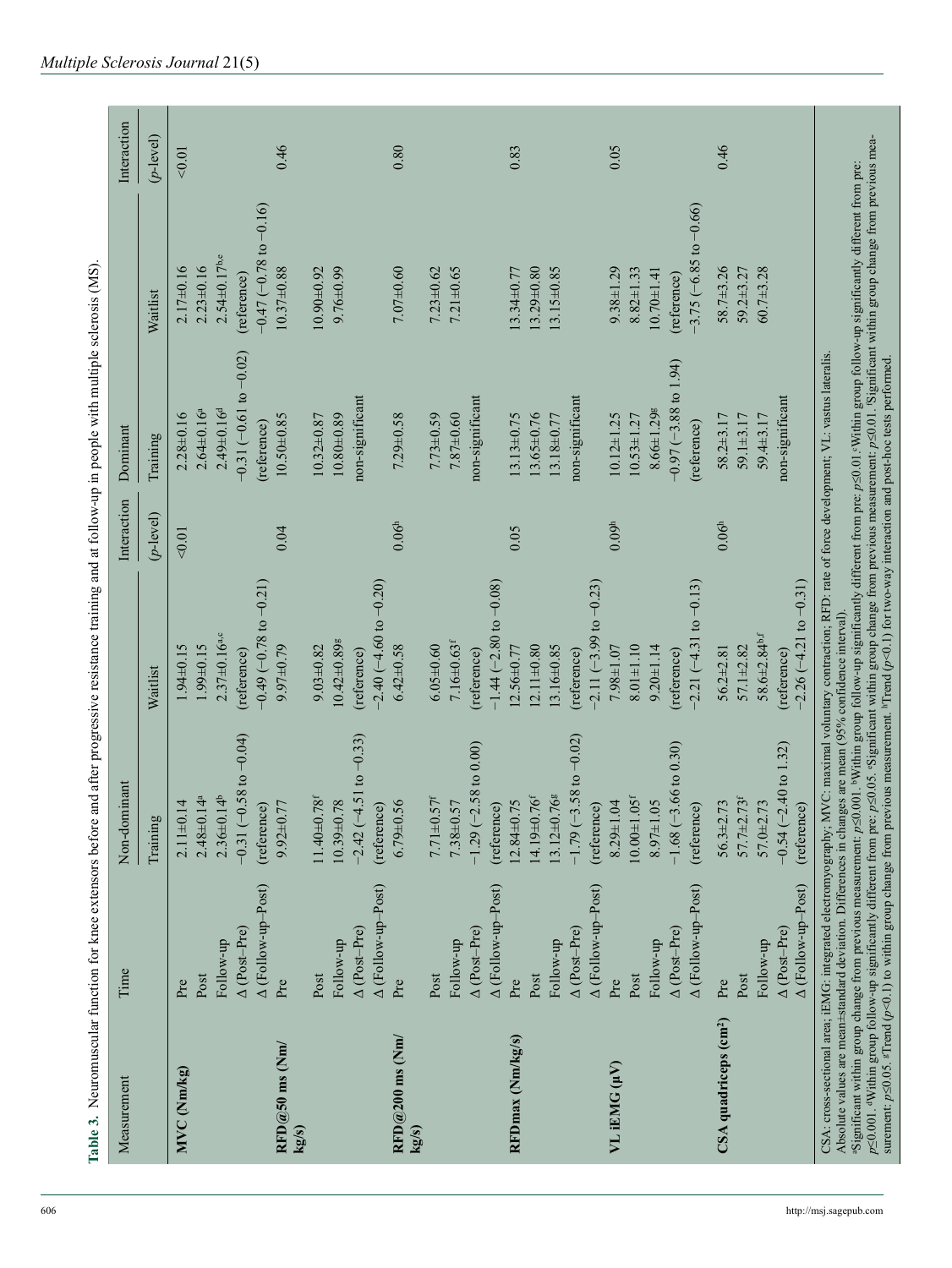

**Figure 4.** Relative change for the knee extensors ((a) and (b)) and flexors ((c) and (d)) of the non-dominant leg. Mean (standard error (SE)) percentage change in neuromuscular parameters from pre to post ((a) and (c)) and post to follow-up ((b) and (d)) in knee extensors and flexors of the training and waitlist group. Within group change: (\*)*p*<0.1, \**p*<0.05, \*\**p*<0.01, \*\*\**p*<0.001. Between group difference: (#)*p*<0.1, #*p*<0.05, ##*p*<0.01, ###*p*<0.001. BF: biceps femoris; CSA: cross-sectional area; iEMG: integrated electromyography; MVC: maximal voluntary contraction; RFD: rate of force development; VL: vastus lateralis.

with all participants having a 'pyramidal functions' sub-score  $\geq$ 2, ensuring baseline disability.<sup>26</sup>

Despite the compelling improvements in functional capacity, not all measures reached magnitudes considered clinically important. Accordingly, whereas the 2MWT (+0.18 m/s corresponding to 21.6 m) showed clinically meaningful improvements according to Baert et al.<sup>23</sup>, the MSWS-12  $(-8.5 \text{ points})$  only fulfilled the criteria for clinical improvement according to some<sup>31</sup> but not all<sup>23</sup> threshold definitions. Regarding the T25FWT, a 20% change has been suggested as both a clinical meaningful change<sup>32</sup> and the minimal reliable change,<sup>33</sup> which was not achieved in this study. Thresholds of clinical meaningful change of the 5STS are unknown, but studies of day-to-day variability suggest variation corresponding to the T25FWT,30 indicating that the improvement in the training group of –19.4% at least approaches a reliable change. Of interest is the apparent incoherence of the MSWS-12 and the objective measures of functional capacity during the follow-up period in the training group. This suggests that MSWS-12 might be influenced by other parameters, such as balance, not directly reflected by either of our other measures of functional capacity.

### *Follow-up and reproducibility*

Only Dalgas et al.7 have previously included a follow up period after PRT and shown maintenance of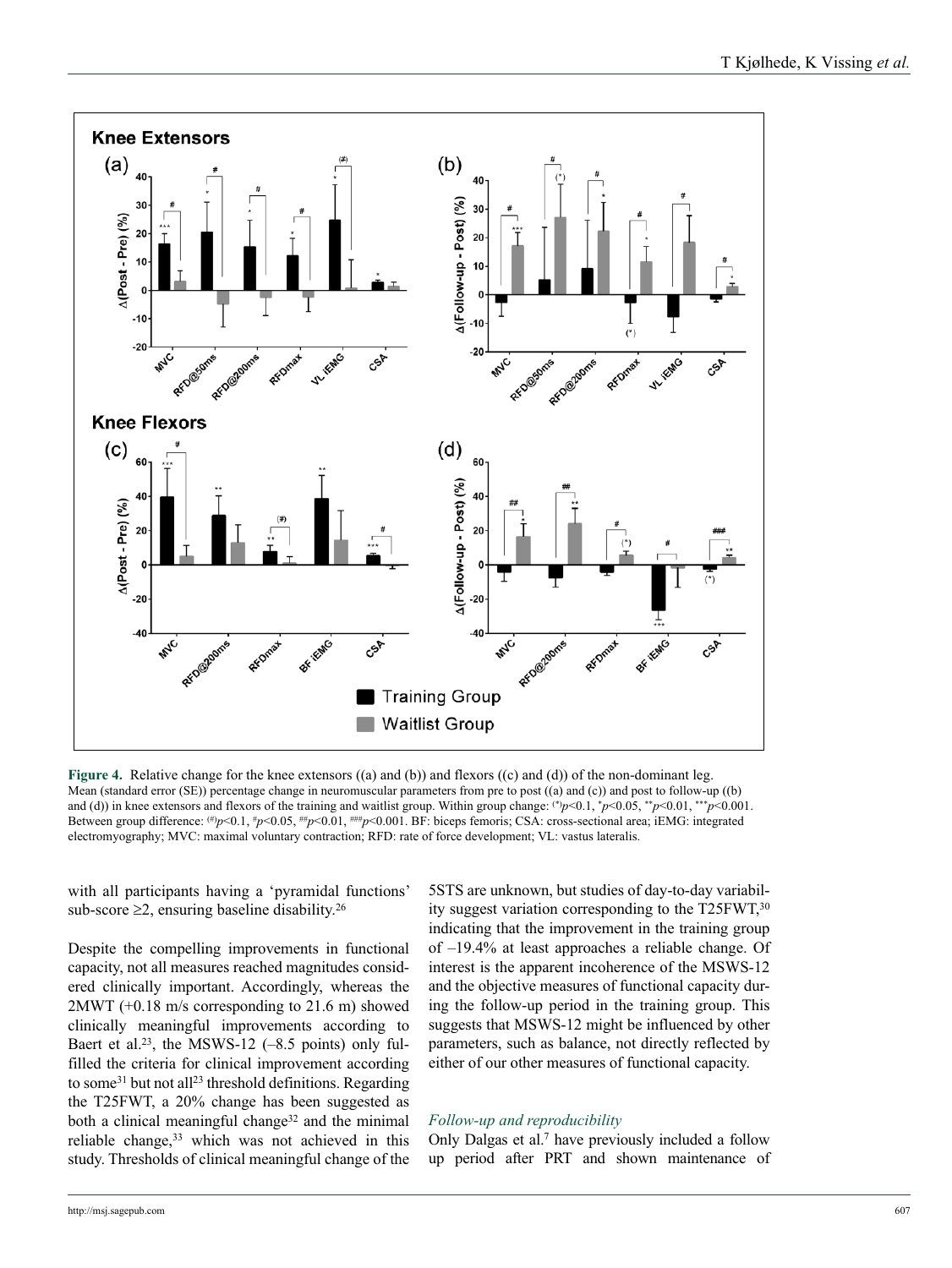| ٦<br>×<br>a.<br>×<br>o m<br>۰. | ٦<br>٠<br>٦<br>٩ |
|--------------------------------|------------------|

| i                                          |  |
|--------------------------------------------|--|
| ١                                          |  |
| l                                          |  |
| $\overline{\phantom{a}}$<br>ł              |  |
| i<br>l                                     |  |
| 1<br>l<br><b>Print</b> 1997 1997<br>l<br>l |  |
| Ŝ<br>ţ<br>ļ                                |  |
| l<br>i                                     |  |
| ֚֚֡<br>i                                   |  |
|                                            |  |
| l<br>١<br>į                                |  |
| ١                                          |  |
|                                            |  |
| i                                          |  |
| iaa<br>1<br>i<br>ţ                         |  |
| l<br>i                                     |  |
| l                                          |  |
| Ï<br>i                                     |  |
| d                                          |  |

|                                   | Time                      | Non-dominant                      |                                | Interaction       | Dominant                        |                                    | Interaction  |
|-----------------------------------|---------------------------|-----------------------------------|--------------------------------|-------------------|---------------------------------|------------------------------------|--------------|
|                                   |                           | Training                          | Waitlist                       | $(p$ -level)      | Training                        | Waitlist                           | $(p$ -level) |
| MVC (Nm/kg)                       | Pre                       | $0.82 \pm 0.09$                   | $0.85 \pm 0.09$                | 0.02              | $0.89 + 0.08$                   | $0.94 + 0.09$                      | 0.31         |
|                                   | Post                      | $1.08 + 0.09$ <sup>a</sup>        | $0.91 \pm 0.10$                |                   | $1.03 + 0.08$                   | $0.98 + 0.09$                      |              |
|                                   | Follow-up                 | $0.98 + 0.09b$                    | $1.08 \pm 0.10$ c,d            |                   | $1.05 + 0.09$                   | $1.13 \pm 0.09$                    |              |
|                                   | $\Delta$ (Post-Pre)       | $(10.0 - 0.01)$<br>$-0.18(-0.35)$ | (reference)                    |                   | non-significant                 |                                    |              |
|                                   | A (Follow-up-Post)        | (reference)                       | $-0.25(-0.43$ to $-0.07)$      |                   |                                 |                                    |              |
| $RFD@50$ ms                       | Pre                       | $4.46 \pm 0.33$                   | $4.15 \pm 0.34$                | 0.17              | $4.41 \pm 0.31$                 | $4.90 + 0.32$                      | 0.17         |
| (Nm/kg/s)                         | Post                      | $5.28 + 0.34$                     | $4.53 + 0.36$                  |                   | $4.67 + 0.32$                   | $4.74 \pm 0.34$                    |              |
|                                   | Follow-up                 | $4.90 \pm 0.34$                   | $5.12 \pm 0.39$                |                   | $4.95 + 0.33$                   | $4.57 + 0.36$                      |              |
|                                   | $\Delta$ (Post-Pre)       | non-significant                   |                                |                   | non-significant                 |                                    |              |
|                                   | A (Follow-up-Post)        |                                   |                                |                   |                                 |                                    |              |
| $\mathrm{RFD}(a)200\ \mathrm{ms}$ | Pre                       | $2.62 + 0.27$                     | $2.40 + 0.27$                  | 0.01              | $2.67 + 0.25$                   | $2.88 + 0.26$                      | 0.55         |
| (Nm/kg/s)                         | Post                      | $3.23 \pm 0.27$ e                 | $2.58 + 0.28$                  |                   | $2.90 + 0.25$                   | $2.72 \pm 0.27$                    |              |
|                                   | Follow-up                 | $2.89 + 0.27$                     | $3.27 \pm 0.30$ de             |                   | $3.14 \pm 0.26$                 | $3.17 + 0.28$                      |              |
|                                   | A (Post-Pre)              | (517)<br>$-0.43(-1.03)$           | (reference)                    |                   | non-significant                 |                                    |              |
|                                   | $\Delta$ (Follow-up-Post) | (reference)                       | $-1.02$ ( $-1.65$ to $-0.38$ ) |                   |                                 |                                    |              |
| RFDmax                            | Pre                       | $8.32 \pm 0.35$                   | $8.01 \pm 0.36$                | 0.05              | $8.27 \pm 0.35$                 | $8.33 \pm 0.36$                    | 0.21         |
| (Nm/kg/s)                         | Post                      | $9.00 \pm 0.35$ <sup>e</sup>      | $8.04 \pm 0.37$                |                   | $8.36 \pm 0.35$                 | $8.29 \pm 0.37$                    |              |
|                                   | Follow-up                 | $8.57 \pm 0.35$ <sup>f</sup>      | $8.53 + 0.39$ f,g              |                   | 8.70±0.36                       | $8.11 \pm 0.39$                    |              |
|                                   | $\Delta$ (Post-Pre)       | to 0.07)<br>$-0.65(-1.36)$        | (reference)                    |                   | non-significant                 |                                    |              |
|                                   | $\Delta$ (Follow-up-Post) | (reference)                       | $-0.92$ ( $-1.67$ to $-0.16$ ) |                   |                                 |                                    |              |
| <b>BF IEMG</b>                    | Pre                       | $9.98 \pm 1.44$                   | $10.11 \pm 1.49$               | 0.07 <sup>h</sup> | $9.65 \pm 1.58$                 | $9.43 \pm 1.62$                    | 0.04         |
| $\sum_{i=1}^{n}$                  | Post                      | $13.25 \pm 1.47$ e                | $10.47 \pm 1.54$               |                   | $13.30 \pm 1.61$ <sup>c</sup>   | $11.00 + 1.69$                     |              |
|                                   | Follow-up                 | $8.99 \pm 1.47^a$                 | $10.37 \pm 1.64$               |                   | $10.01 + 1.64$                  | $13.63 \pm 1.82$ <sup>c,i</sup>    |              |
|                                   | $\Delta$ (Post-Pre)       | (6.63)<br>$-2.91(-6.46)$          | (reference)                    |                   | $-2.09(-6.36 \text{ to } 2.18)$ | (reference)                        |              |
|                                   | $\Delta$ (Follow-up-Post) | (reference)                       | $-4.16$ $(-7.90$ to $-0.43)$   |                   | (reference)                     | $-5.93 (-10.48 \text{ to } -1.39)$ |              |
| CSA                               | Pre                       | $25.0 + 1.22$                     | $27.2 \pm 1.26$                | < 0.01            | $25.4 \pm 1.39$                 | $25.9 \pm 1.43$                    | 0.01         |
| hamstrings                        | Post                      | $26.4 \pm 1.23$ <sup>a</sup>      | $27.2 \pm 1.27$                |                   | $26.5 \pm 1.39$ <sup>e</sup>    | $26.9 \pm 1.44$                    |              |
| $\left(\text{cm}^2\right)$        | Follow-up                 | $25.8 \pm 1.23$ f.g               | $28.5 \pm 1.28$ b,e            |                   | $25.6 \pm 1.39$                 | $28.6 \pm 1.45$ a,d                |              |
|                                   | $\Delta$ (Post-Pre)       | $.0 - 0.26$<br>$1.31 (-2.36)$     | (reference)                    |                   | $-1.20$ ( $-2.33$ to<br>$-0.07$ | (reference)                        |              |
|                                   | A (Follow-up-Post)        | (reference)                       | $-1.92$ ( $-3.02$ to $-0.82$ ) |                   | (reference)                     | $-2.62(-3.81$ to $-1.43$ )         |              |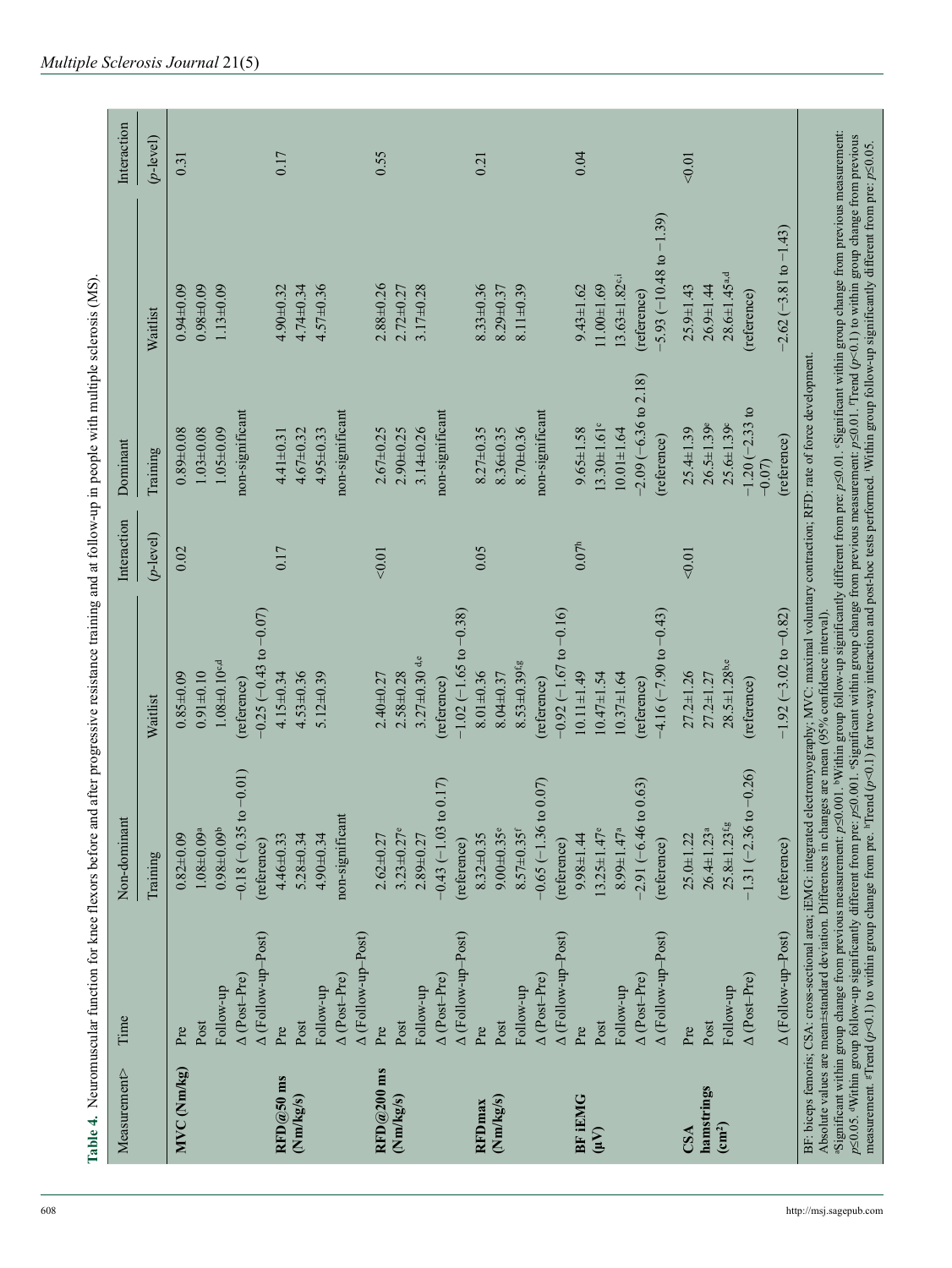improvements achieved in the supervised phase. Other studies have reported improvements in functional capacity<sup>34</sup> and self-directed exercise behaviour<sup>35</sup> after different supervised exercise interventions, but observed regression to baseline levels at follow-up. In our study, 15/17 completers in the training group reported a continuation of self-guided resistance training in a community-based setting. The overall interpretation at follow-up was maintenance of the improvements attained during the supervised PRT. As observed by Dalgas et al.,<sup>7</sup> the waitlist group overall showed a similar, but less compelling, pattern of improvements compared to the initial training group. We have no clear explanation for this, but this could be due to disease progression limiting training adaptability and/or motivational issues caused by the waitlist design.

### *Dominant versus non-dominant leg*

One interesting observation of the current study comprised the seemingly clearer pattern of neuromuscular improvements in the non-dominant compared to the dominant leg. Although, MVC of both non-dominant and dominant knee extensors increased to a similar extent in the training group (16.4% vs 15.6%, respectively), only the non-dominant leg improved RFD, iEMG and CSA. For the knee flexors, only the nondominant leg improved MVC significantly for the training group (39.6%), although a non-significant change of 14.5% was observed in the dominant leg, which can be explained by statistically similar changes observed for iEMG (38.6% vs 34.6%) and CSA (5.3% vs 4.2%). Again, only the non-dominant leg improved in the measures of RFD.

Likely, the unilateral exercises in the present study caused a greater stress on the non-dominant leg which, combined with the lower baseline values of the neuromuscular parameters, caused larger relative improvements. Importantly, earlier cross-sectional studies have demonstrated that functional capacity correlates better with the weakest leg, $5$  suggesting that adaptations here is of great importance for the translation to improved functional capacity.

### *Limitations*

Limitations of the present study include lack of blinding of participants and most assessors and the quite narrow MS population included which may compromise generalisability of the results.

Another limitation in relation to the present study is the acquired sample size. As stated in the registration at clinicaltrials.gov, the primary purpose of the present study was to investigate immunological responses to PRT (not published yet), and the study was powered accordingly. However, a previous study<sup>7</sup> demonstrates that the present study is of sufficient size to detect changes in muscle strength. Additionally, the present study presents the results of several statistical tests, which increases the likelihood of statistical type I errors. The current study had six dropouts, mainly from the waitlist group, because of changed priorities causing lack of time to participate in the PRT intervention when eventually offered. The dropout rate corresponding to 17% is greater than other studies,<sup>6</sup> but is believed to be a consequence of the long-term study design.

### **Conclusion**

In conclusion the present study showed that (a) high volume PRT efficiently improves functional capacity with concomitant neuromuscular adaptations in mild to moderately impaired PwMS; (b) improvements can be maintained for extended periods of time with community-based self-guided physical activity, and (c); neuromuscular adaptation are generally more pronounced in the non-dominant leg.

### **Acknowledgements**

Cuno Rasmussen is acknowledged for assistance in developing software for analysis of neuromuscular endpoints. Vivi Brandt and Sarah Nielsen are acknowledged for their significant role in the recruitment process. Ditte N Fallesen and Daniel L Christensen are acknowledged for their assistance in supervision of training sessions.

### **Conflict of interest**

The authors declare that there is no conflict of interest.

### **Funding**

The study was supported by The Augustinus Foundation, Horse-trader Ole Jacobsen Memorial Grant and Biogen Idec.

### **References**

- 1. Compston A and Coles A. Multiple sclerosis. *Lancet* 2008; 372: 1502–1517.
- 2. Heesen C, Bohm J, Reich C, et al. Patient perception of bodily functions in multiple sclerosis: Gait and visual function are the most valuable. *Mult Scler* 2008; 14: 988–991.
- 3. Jensen HB, Ravnborg M, Dalgas U, et al. 4-Aminopyridine for symptomatic treatment of multiple sclerosis: A systematic review. *Ther Adv Neurol Disord* 2014; 7: 97–113.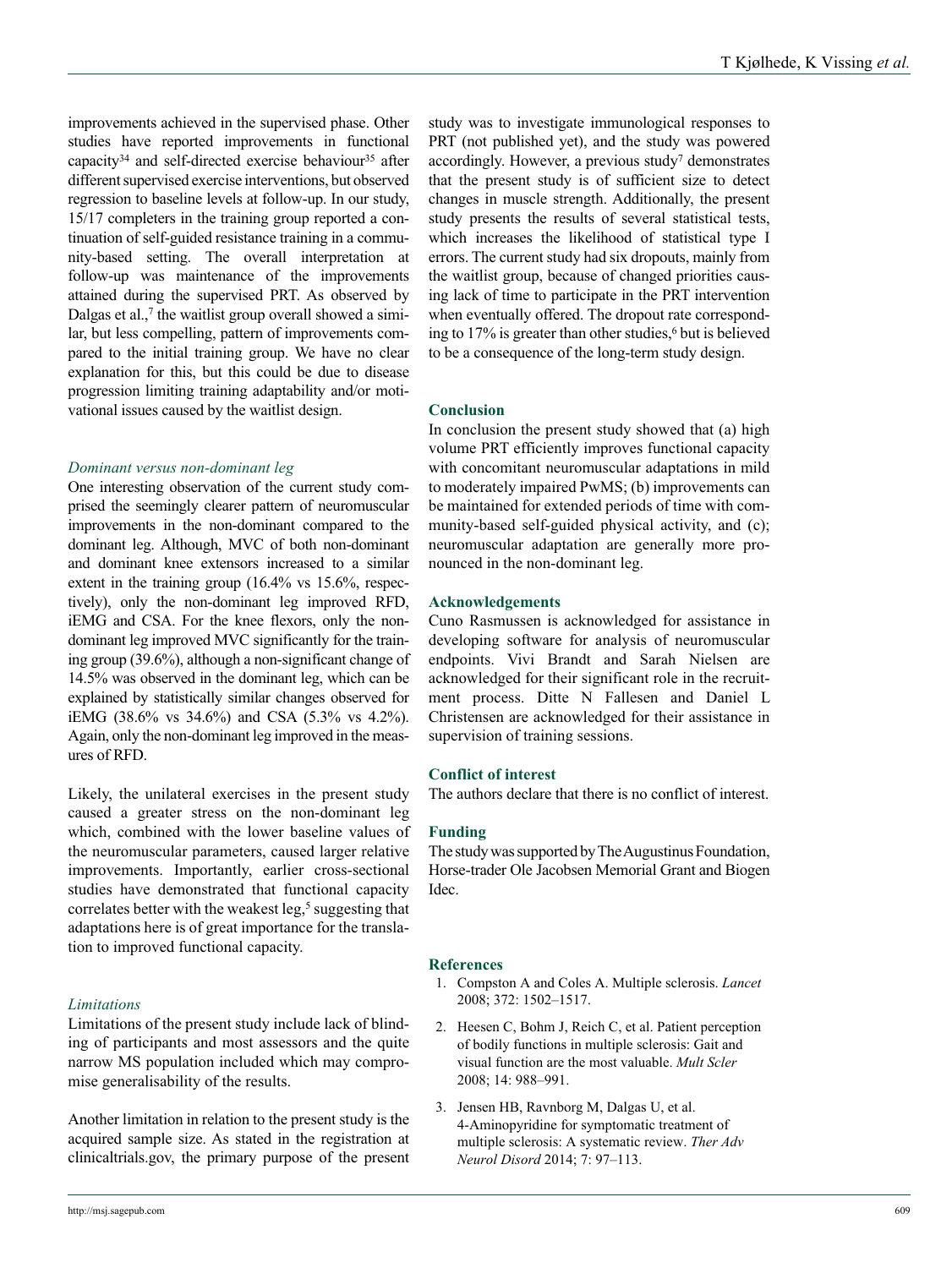- 4. Schwid SR, Thornton CA, Pandya S, et al. Quantitative assessment of motor fatigue and strength in MS. *Neurology* 1999; 53: 743–750.
- 5. Broekmans T, Gijbels D, Eijnde BO, et al. The relationship between upper leg muscle strength and walking capacity in persons with multiple sclerosis. *Mult Scler* 2013; 19: 112–119.
- 6. Kjolhede T, Vissing K and Dalgas U. Multiple sclerosis and progressive resistance training: A systematic review. *Mult Scler* 2012; 18: 1215–1228.
- 7. Dalgas U, Stenager E, Jakobsen J, et al. Resistance training improves muscle strength and functional capacity in multiple sclerosis. *Neurology* 2009; 73: 1478–1484.
- 8. Broekmans T, Roelants M, Feys P, et al. Effects of long-term resistance training and simultaneous electro-stimulation on muscle strength and functional mobility in multiple sclerosis. *Mult Scler* 2011; 17: 468–477.
- 9. Dodd K, Taylor N, Shields N, et al. Progressive resistance training did not improve walking but can improve muscle performance, quality of life and fatigue in adults with multiple sclerosis: A randomized controlled trial. *Mult Scler* 2011; 17: 1362–1374.
- 10. Chen WY, Pierson FM and Burnett CN. Forcetime measurements of knee muscle functions of subjects with multiple sclerosis. *Phys Ther* 1987; 67: 934–940.
- 11. Ng AV, Miller RG, Gelinas D, et al. Functional relationships of central and peripheral muscle alterations in multiple sclerosis. *Muscle Nerve* 2004; 29: 843–852.
- 12. Aagaard P. Training-induced changes in neural function. *Exerc Sport Sci Rev* 2003; 31: 61–67.
- 13. Scott SM, Hughes AR, Galloway SD, et al. Surface EMG characteristics of people with multiple sclerosis during static contractions of the knee extensors. *Clin Physiol Funct Imaging* 2011; 31: 11–17.
- 14. Garner DJ and Widrick JJ. Cross-bridge mechanisms of muscle weakness in multiple sclerosis. *Muscle Nerve* 2003; 27: 456–464.
- 15. Aagaard P, Simonsen EB, Andersen JL, et al. Increased rate of force development and neural drive of human skeletal muscle following resistance training. *J Appl Physiol* 2002; 93: 1318–1326.
- 16. Folland JP and Williams AG. The adaptations to strength training: Morphological and neurological contributions to increased strength. *Sports Med* 2007; 37: 145–168.
- 17. Fimland MS, Helgerud J, Gruber M, et al. Enhanced neural drive after maximal strength training in multiple sclerosis patients. *Eur J Appl Physiol* 2010; 110: 435–443.
- 18. Dalgas U, Stenager E, Lund C, et al. Neural drive increases following resistance training in patients with multiple sclerosis. *Journal of Neurology* 2013; 260:1822–1832.
- 19. White LJ, McCoy SC, Castellano V, et al. Resistance training improves strength and functional capacity in persons with multiple sclerosis. *Mult Scler* 2004; 10: 668–674.
- 20. Dalgas U, Stenager E, Jakobsen J, et al. Muscle fiber size increases following resistance training in multiple sclerosis. *Mult Scler* 2010; 16: 1367–1376.
- 21. De Souza-Teixeira F, Costilla S, Ayan C, et al. Effects of resistance training in multiple sclerosis. *Int J Sports Med* 2009; 30: 245–250.
- 22. Kieseier BC and Pozzilli C. Assessing walking disability in multiple sclerosis. *Mult Scler* 2012; 18: 914–924.
- 23. Baert I, Freeman J, Smedal T, et al. Responsiveness and clinically meaningful improvement, according to disability level, of five walking measures after rehabilitation in multiple sclerosis: a European multicenter study. *Neurorehabilitation and Neural Repair*. 2014; 28: 621–631.
- 24. Hobart JC, Riazi A, Lamping DL, et al. Measuring the impact of MS on walking ability: The 12-Item MS Walking Scale (MSWS-12). *Neurology* 2003 ; 60: 31–6.
- 25. Medina-Perez C, de Souza-Teixeira F, Fernandez-Gonzalo R and de Paz-Fernandez JA. Effects of a resistance training program and subsequent detraining on muscle strength and muscle power in multiple sclerosis patients. *NeuroRehabilitation*. 2014; 34: 523–530.
- 26. Kurtzke JF. Rating neurologic impairment in multiple sclerosis – an Expanded Disability Status Scale (EDSS). *Neurology* 1983; 33: 1444–1452.
- 27. American College of Sports M. American College of Sports Medicine position stand. Progression models in resistance training for healthy adults. *Med Sci Sports Exerc* 2009; 41: 687–708.
- 28. Dalgas U, Stenager E and Ingemann-Hansen T. Multiple sclerosis and physical exercise: Recommendations for the application of resistance-, endurance- and combined training. *Mult Scler* 2008; 14: 35–53.
- 29. Gijbels D, Dalgas U, Romberg A, et al. Which walking capacity tests to use in multiple sclerosis? A